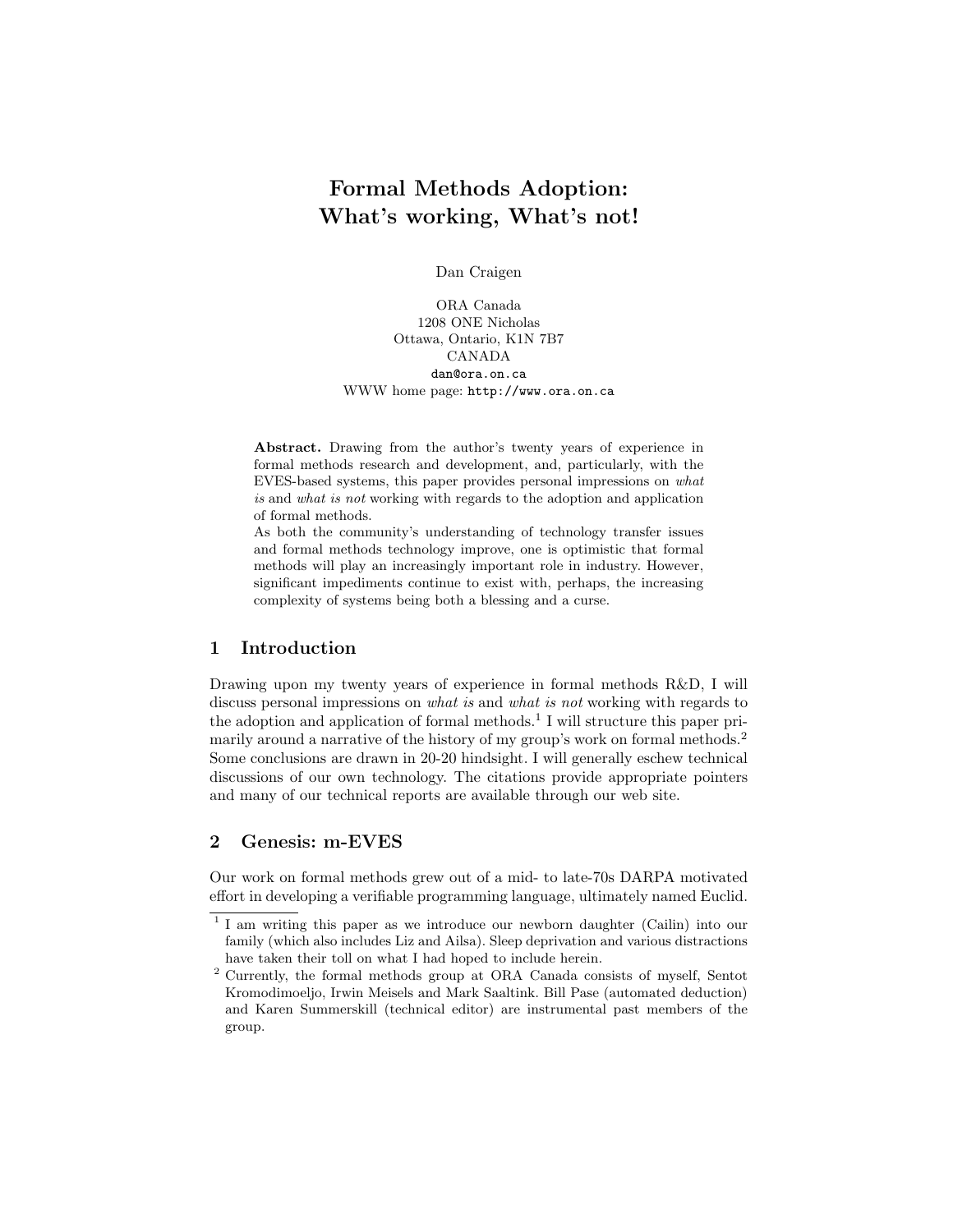Euclid was a Pascal derivative which was provided a Hoare-style axiomatization, extended Pascal in various ways to support larger-scale system programming, and even had a compiler written for much of the language. Initially, our R&D plans were to develop a Euclid Verification and Evaluation System (hence, the acronym, EVES<sup>3</sup>). However, circumstances would dictate otherwise.

In the early 80s, Bill Pase and the author were sponsored to review and assess U.S. efforts in developing program verification systems (Affirm, the Gypsy Verification Environment, the Stanford Pascal Verifier, and HDM [the Hierarchical Design Methodology]).<sup>4</sup> This was a great opportunity to come to terms with the then cutting-edge of technology in various disciplines, including automated deduction, software engineering and language design. One of our observations resulting from the survey and subsequent experimentation, was that the mathematical underpinnings of the program verification systems were suspect (actually, generally unsound). To be fair, however, it must be noted that the prime goals of the researchers were to show that such verification systems could be developed and applied. Consequently, it was prudent to ask whether these systems could or should be used to reason about security- or safety-critical applications. We felt that appropriate mathematical foundations were necessary.

As the survey came to conclusion, sponsorship for developing EVES was obtained. The initial intent was to use results from the U.S. program verification efforts (including the possible use of system components) and to enhance Euclid (resulting in a language called Ottawa Euclid) with a formal specification framework. To cut a long story short, we ended up rejecting Euclid (and Ottawa Euclid) because of language and logic pathologies and the inimical nature of the pathologies towards our goal of reasoning about security-critical applications. Furthermore, we were advised by our colleagues in the automated deduction community that it would be best to develop our own automated deduction facility (ultimately called Never). With these decisions, we launched into language design and prover development. A somewhat risk-adverse approach was taken in that we were to develop a proof-of-concept system for a reasonably simple programming language. Consequently, we developed the m-EVES system [1, 2] with its programming (somewhat akin to a cleaned up Pascal with libraries) and specification (essentially, first order type theory) language (m-Verdi) and prover (m-Never). As part of the language design, we developed the underlying semantics and proof theory. m-Never was a nifty integration and enhancement of ideas drawn from the Stanford Pascal Verifier, Affirm, Gypsy, and the Boyer-Moore prover). Subsequently, we demonstrated the use of m-EVES on (somewhat large) toy examples.

In retrospect, there were a number of observations and lessons that came out of the m-EVES exercise:

<sup>3</sup> Though we continue to use the EVES acronym, (for example, in Z/EVES) we have long ago jettisoned the underlying interpretation.

<sup>4</sup> From a technology transfer perspective, it is interesting to note that Bill and I became conduits for information flow between the research groups which, otherwise, had been working independently of each other.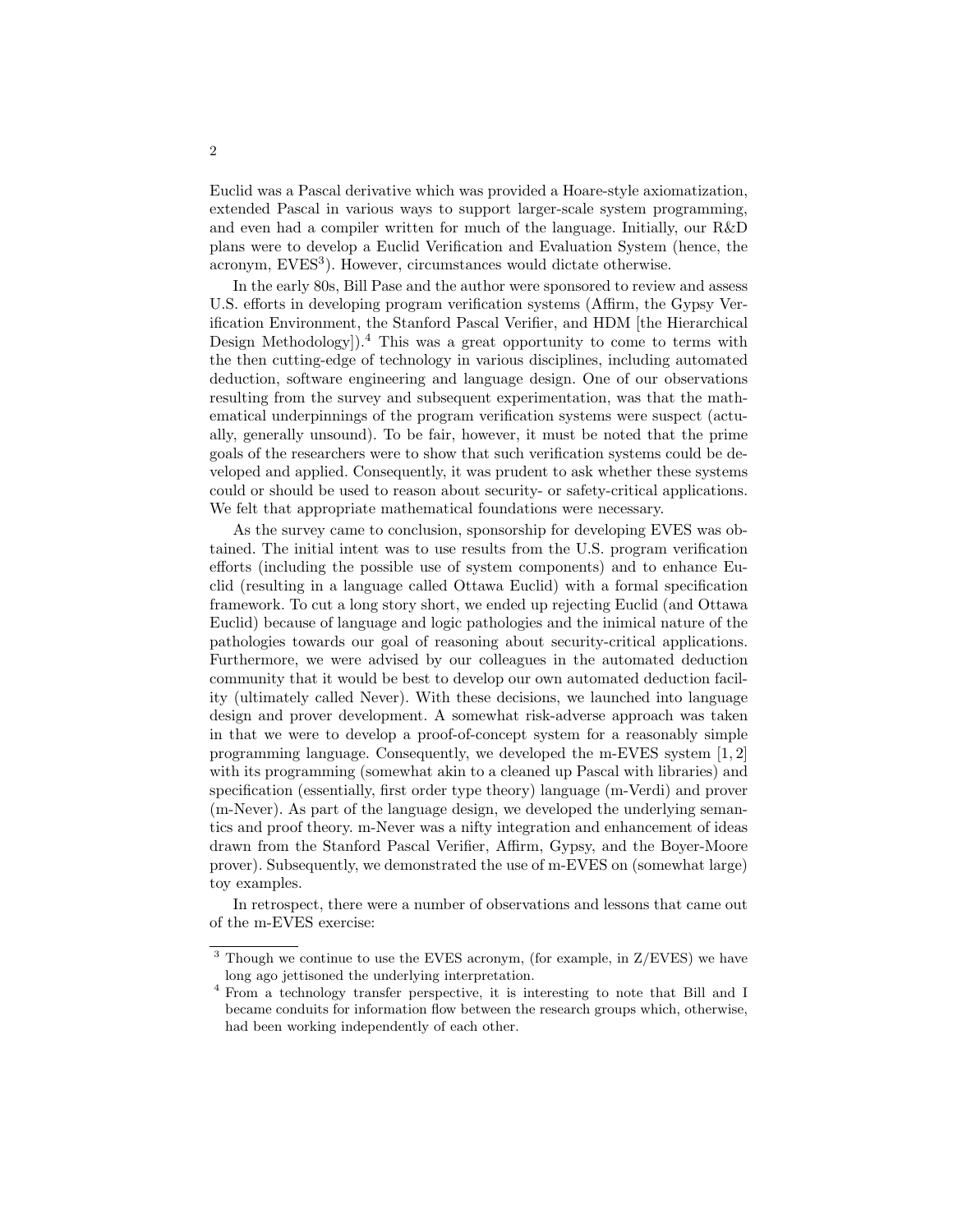- **Technology driven:** The project was technology driven. We focused on engineering and R&D issues as it pertained to a proof-of-concept comprehensive and sound verification environment. Except for the consideration that our technology would be used for critical systems, we gave no real consideration of how clients might apply the technology. Be customer-centric. However, be wary, for sometimes the customer does not have it right!
- **Puritanical:** As the overall project goals were to support the development of security- (later safety-) critical systems, we were serious about the mathematical underpinnings for the system. This has both positive and negative consequences, which were accentuated with EVES and are discussed in the next section. We were religious and inflexible in our certitude.
- **Controlled distribution:** In the mid-80s, many North American systems were tightly controlled as to accessibility. This had the deleterious effect of constraining the development of user communities and of independent feedback.
- **Technology transfer:** We gave only limited consideration of actual transfer of the technology. While we embodied what we viewed as good software development principles, we gave no real consideration to commercialization of m-EVES nor of how the technology might be adopted by other organizations. A few other organizations did successfully use the technology, but these generally were early adopters following technical interests. Be prepared to take the whole product perspective. A substantial amount of boring stuff needs to be developed to really provide a useful product.

The completion of m-EVES was a significant technical milestone and it led to the almost immediate effort in developing EVES. In retrospect, we should have delayed moving onwards with EVES until we had given m-EVES more substantial trials and considered its linkage into our sponsors' organizations.

# **3 Let's do it again!**

In the mid-80s we got to do it all over again, both with respect to surveying technology and moving forwards with the EVES development.

#### **3.1 Verification Assessment Study**

Firstly, of some note, was the Verification Assessment Study [3] led by Dick Kemmerer (University of California at Santa Barbara). This study brought together representatives of Enhanced HDM (Karl Levitt, then at SRI International), the Gypsy Verification Environment (Don Good, then at UT-Austin), Affirm (Dave Musser, then at GE Schenectady) and FDM (Debbie Cooper, then at SDC, Santa Monica), along with myself as an independent participant. The primary idea for the Study was to allow for the sharing of technical details between the participants and help form the basis for future development. This experience allowed me to update my knowledge of these systems and provided some input into the ongoing EVES development.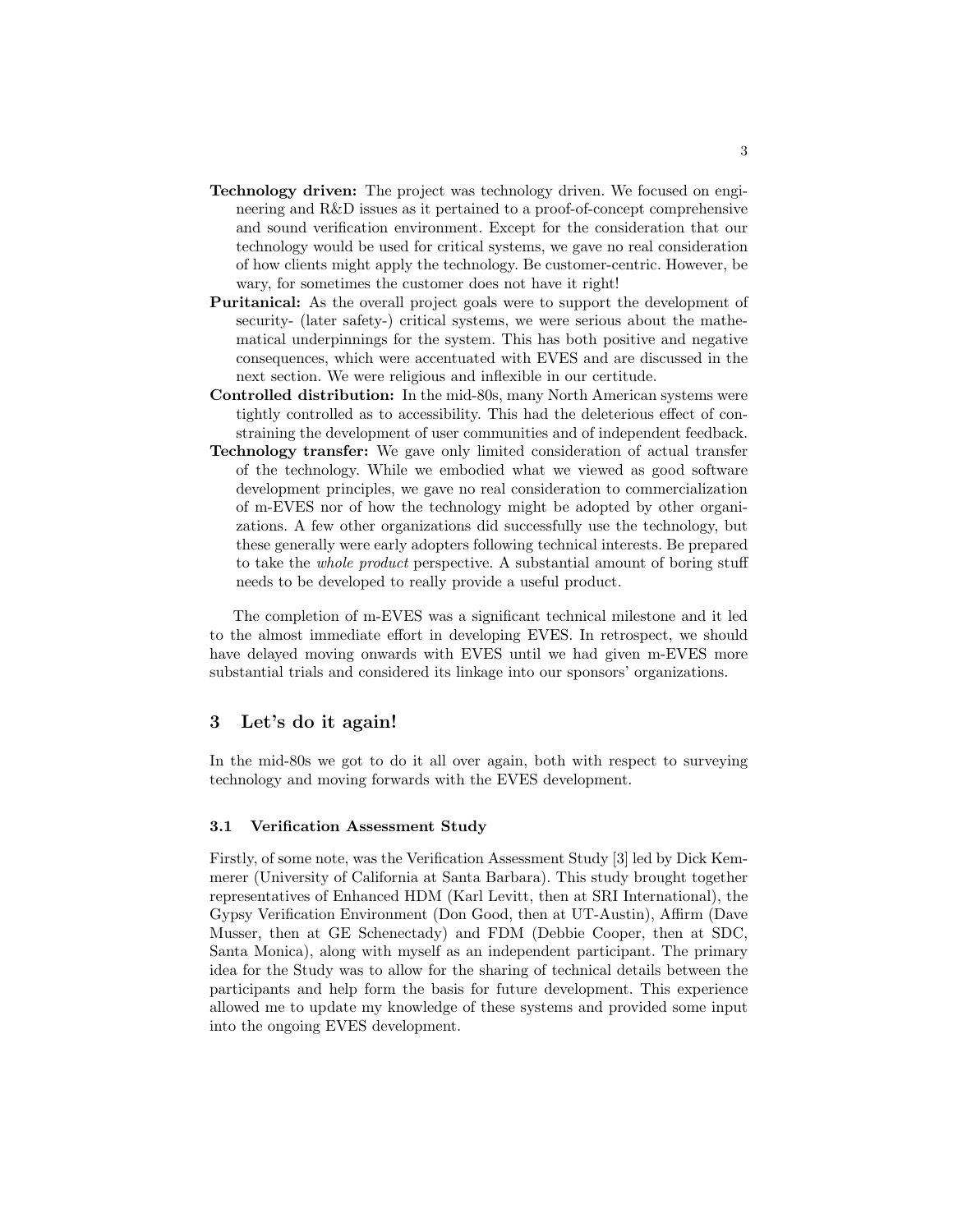Of some note, is the then view of what a mid-80s state-of-the-art verification system would look like, if only to consider how we have progressed since then. The VERkshop III proceedings [4] identified such a system as consisting of:

- **–** a specification language based on first-order, typed predicate calculus.
- **–** an imperative language derived from the Pascal/Algol 60 family of programming languages.
- **–** a formal semantic characterization of the specification and implementation languages.
- **–** a verification condition generator (itself a major research challenge of the mid-70s).
- **–** a mechanical proof checker with some automated proof generation capabilities.
- **–** a (small) supporting library of (reusable) theorems.
- **–** a glass (as opposed to hard copy) user interface, possibly using bit mapped displays.
- **–** a single system dedicated to one user at a time.
- **–** the embedding of these components in a modest programming environment.

As it turned out, our work with EVES was aiming to achieve at least these requirements.

Technology transfer was discussed during the study and efforts were made by the sponsors to make the verification systems available for use on a Multics system through the ARPAnet. However, there was still contention between those who felt a more open distribution of technology was appropriate and those who did not. As noted above, the controlled distribution of many systems impeded adoption.

#### **3.2 EVES**

With the m-EVES proof of a concept deemed a success (at least in our minds and those of our sponsors), we moved forward (in the mid-80s) with the production EVES system [5, 6]. With EVES, we would not be making some of the simplifying assumptions of m-EVES. However, a key continuing tenet to our work was that EVES would be used for the specification and development of critical applications and, consequently, sound mathematical foundations were crucial.

Our first important decision was which mathematical framework to use. The expressiveness we wanted could be found in either untyped set theory or (our initial bias) higher-order logic. We chose set theory since, in part, we felt it would be an easier adoption channel and had better automated deduction support.

EVES was a technical success. We generally achieved all the goals that we set out for. We developed a language (Verdi) that supported the expression of general mathematical theories, specification of programs (pre/post form), sequential imperative constructs, and a reasonable library mechanism. The prover brought together ideas from across the automated deduction domain (Boyer-Moore style heuristics in a richer logic, decision procedures, good mix of automation and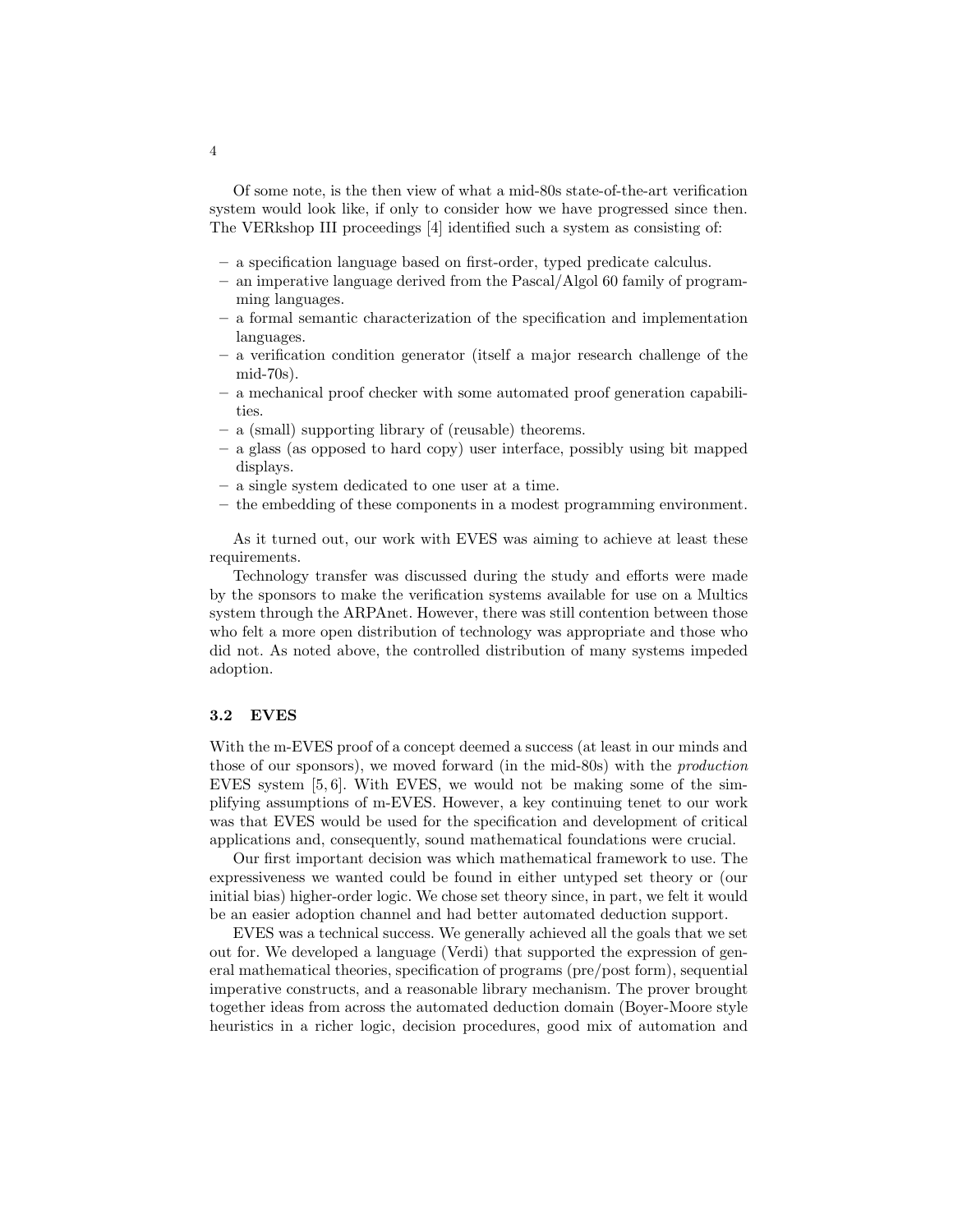user direction). A solid mathematical basis in which the language semantics were described and the proof theory shown to be sound. The development of an independent proof checker mechanism that validated the proofs found by the prover.<sup>5</sup> The validation of putative proofs is an important requirement for critical applications. And a rigorously developed compiler, in which key passes of the compiler were rigorously specified and traceability from the compiler source to the compiler specification demonstrated. EVES has been successfully used (by both ourselves and external groups) on a number of applications including fielded safety- and security-critical applications. $6$ 

However, being able to demonstrate a successful project from a technical perspective is different from actually having the technology transition into general use. It must be admitted that EVES has not been successfully transfered. I believe there are a number of reasons; many of which generalize to other efforts in formal methods.

**Language:** Not many people (especially within industrial contexts) wish to learn yet another specification or programming language. Verdi was spare with respect to its notation (basically akin to Lisp s-expressions). Also, the programming component was restrictive. One interesting lesson was that our design was not usually restricted by formal semantics concerns, but by logic constraints. For example, we excluded global state because of the difficulties resulting in the Verdi inference rules. The typeless basis also seemed to be an impediment. The equivalent of type reasoning is usually a part of the proof effort. This meant that feedback on simple specification infelicities came a bit later than necessary. Finally, I generally concluded that language design was more trouble than it was worth. No matter what decisions one made, there were always critics!

Industry will consider adopting new languages if there are significant commercial reasons for doing so. The attributes of formal semantics and (support for mechanized) proof are very low on the priority list and languages designed with these latter attributes as their main characteristic just will not transfer.

**Ambitious:** We were highly ambitious in our language design goals and for the overall system. I know of no system or research effort that has cast as wide a net as the EVES project. By choosing such ambitious goals, we, in effect, delayed our "coming out party." It also meant that we were subject to derogation. By the 90s, if not earlier, the concept of "program verification" had engendered a pejorative tone. Though EVES supported the expression

<sup>5</sup> Hence, we separated issues pertaining to proof discovery (using the prover) and to proof validity. For proof discovery, we were free to use any mechanisms (including extra-logical mechanism) to help find proofs. The use of integer linear programming techniques in the decisions procedures is one example. The (comparatively) smaller proof checker was an embodiment of the EVES logic proof rules, was carefully scrutinized, and is reasonably reviewable by independent parties.

<sup>6</sup> Numerous technical reports on all these aspects of EVES are available at our web site.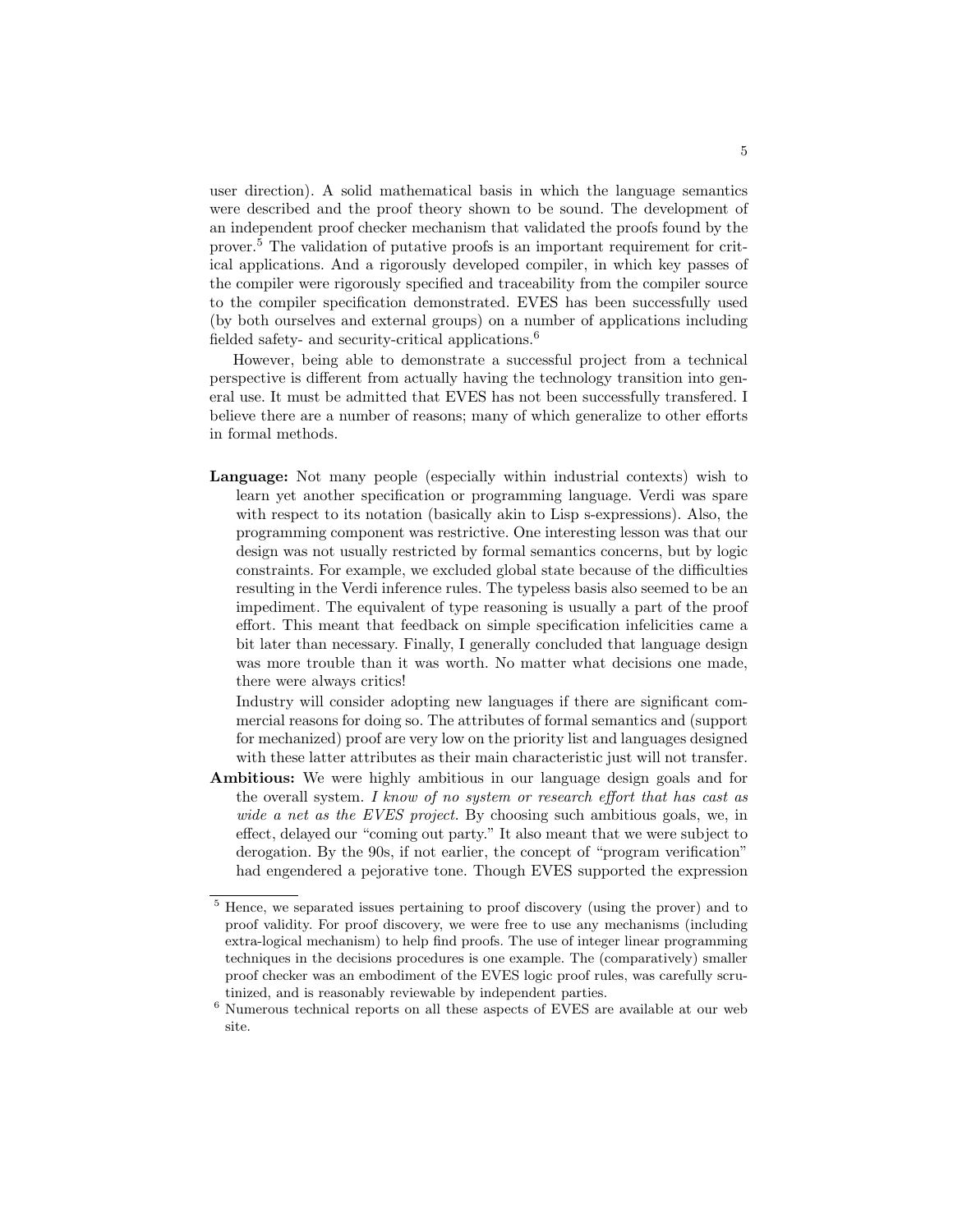and analysis of general mathematical concepts, competitors would sometimes deride our efforts as purely "program verification."

For ambitious projects, attempt to structure them in such a manner that useful products and results can be released throughout the project time frame.

**Complexity:** EVES is a complex system, as are most serious verification systems. The complexities of formal specification, heuristic proof, etc., make it a difficult system to come to terms with.

Industry does not need to add complex development and analytical technologies atop of already complex processes and products. While education will, in the long term, help the insertion of formal methods technology, crafty integration and hiding of complex technologies is likely to be more successful.

**Isolated:** As with most verification systems, EVES was a stand-alone system. This isolation (both physical and conceptually) makes it difficult to integrate into industrial processes.

Integrate, integrate, integrate! We have to bite the bullet and accept the realities of current hardware and software development processes. Aim to improve and evolve current processes. It is highly unlikely that we will succeed with discontinuous innovations, even though this is a hallmark trait of high-technology.

- **Publication:** We did not actively publish our work. A substantial amount of quality R&D was performed and published in technical reports. However, for various reasons, we did not actively publish (publicize!) our efforts. Consequently, the broader community was not necessarily aware of our achievements.
- **Not open:** EVES was a closed system. We gave no allowance for users to add functionality (except through the addition of reusable theories). This limited certain R&D opportunities.

Where possible, we need to open our systems; perhaps to the point of distributing open source software. At the very least, we need to define system APIs so as to support the integration process.

**Distribution impediments:** Though substantially eased by the early- to mid-90s, there were still some distribution impediments early on.

And we still see it today, where governmental security concerns are being replaced by corporate priority and market advantage issues.

# **4 Technology Transfer**

#### **4.1 Survey of Industrial Applications**

In the early 90s we started to come to terms with technology transfer. In 1992/3, Susan Gerhart (then at Applied Formal Methods), Ted Ralston (then at Ralston Research Associates), and I embarked on what became a fairly influential survey of industrial applications of formal methods [7–9]. In this survey we looked at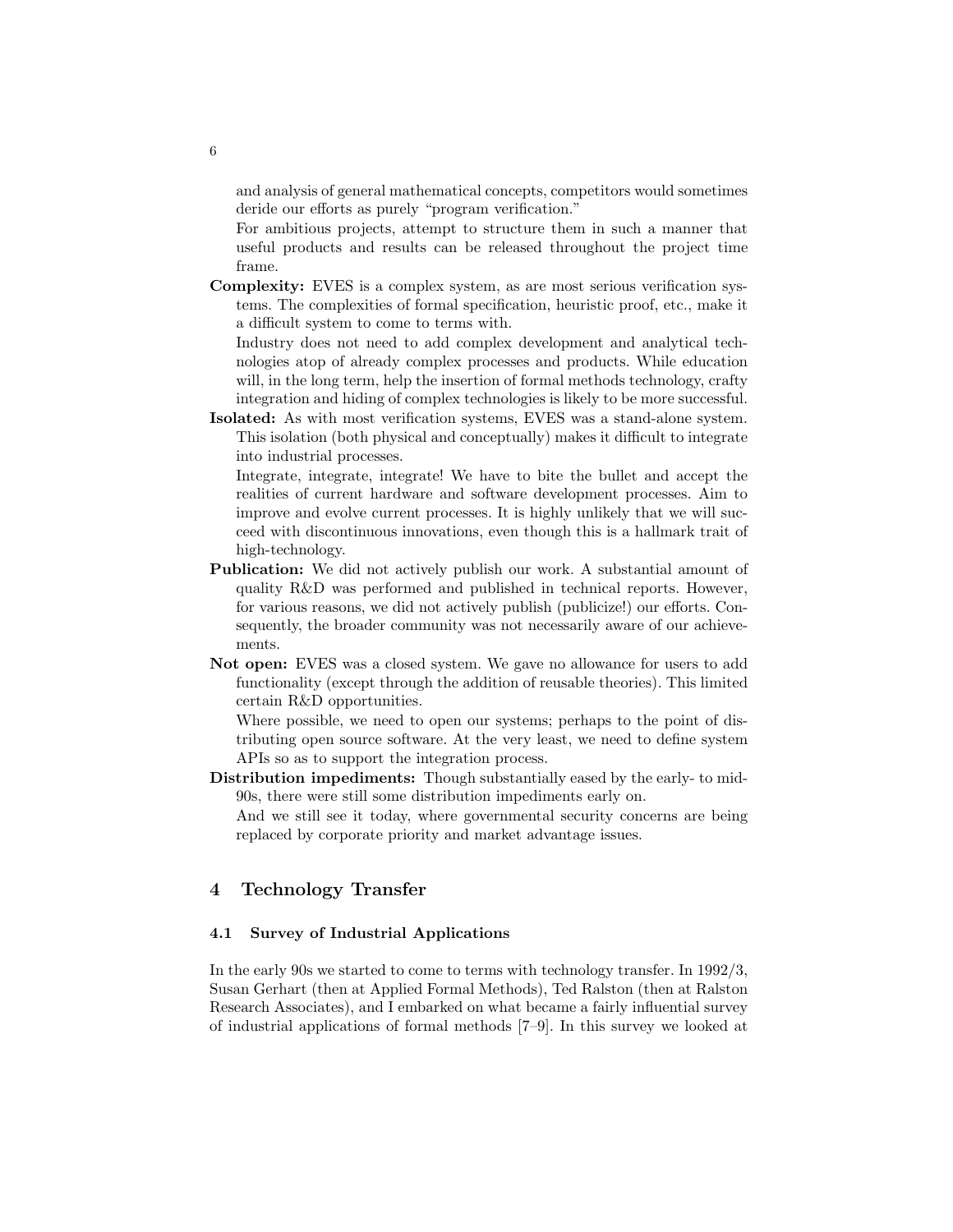twelve formal methods projects in North America and Europe.<sup>7</sup> The objectives of the study were threefold:

- **–** To better inform deliberations within industry and government on standards and regulations.
- **–** To provide an authoritative record on the practical experience of formal methods to date.
- **–** To suggest areas where future research and technology development are needed.

I will not rehash the conclusions of the survey, but one of the consequences of the effort was to apply an "innovation diffusion" model to the survey data [9]. As I believe the analytic framework is useful for understanding formal methods adoption, I will take a few moments to discuss the framework. Formal methods researchers would do worse than to consider their adoption trajectories in terms of these criteria (and of Chasm Model, discussed later). As of the mid-90s, we concluded that formal methods advocates were facing significant, though not unique, impediments in diffusing their technology to industry. The innovation diffusion model provides a framework for understanding the forces advancing and/or retarding the diffusion of formal methods. The framework is based on work by Rogers [10] and others.

As discussed in [9], we identified the following criteria:

**Relative advantage:** An analysis of the technical and business superiority of the innovation over technology it might replace. Until recently, formal methods did not compellingly pass the economic profitability test. However, especially with the use of model checking in Hardware verification, the balance is shifting. Achieving reliability levels through testing solely is running into problems with complexity and size.

The lack of a compelling economic argument often relegated formal methods to (a perceived ghetto of) security- and safety-critical systems, where the cost of system failure is inordinate. But, even here, adoption was minimal.

**Compatibility:** An analysis of how well the innovation meshes with existing practice. Typically, formal methods systems have not meshed well with existing practice. However, improved recognition of this issue is resulting in the insertion of formal methods-based technology into tools that are actually used by developers.

It is important to note that compatibility is not only at the tool level, but at a social level, in that the proposed innovations must fit well with community values. Regulatory environments can be particularly difficult to penetrate if only for the conservative view of change.

**Complexity:** An analysis of how easy the innovation is to use and understand. For large scale adoption, we have to hide some of the complexity of formal methods. Complexity can be mitigated by aggressive educational programs, push-button tools, and a formal methods taxonomy.

<sup>7</sup> A clear oversight of the survey was its lack of projects using model checking.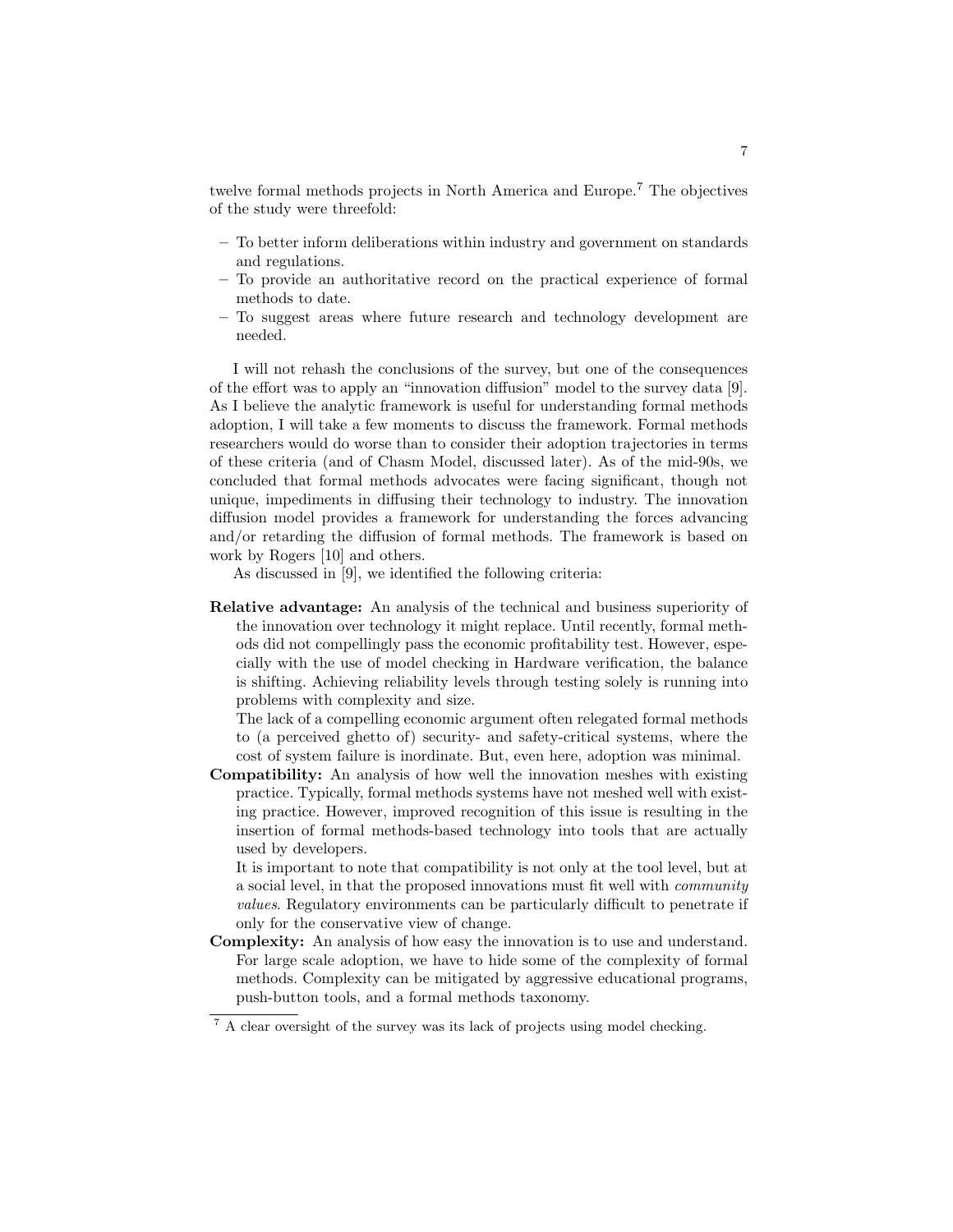- **Trialability:** An analysis of the type, scope and duration of feasibility experiments and pilot projects.
- **Observability:** An analysis of how easily and widely the results and benefits of the innovation are communicated.
- **Transferability:** An analysis of the economic, psychological and sociological factors influencing adoption and achieving critical mass. Principal factors are:

Prior technology drag. The presence of large and mature installed bases for prior technologies.

Irreversible investments. The cost of investing in the new technology.

Sponsorship. The presence of an individual or organization that promotes the new technology. Promotion includes subsidization of early adopters and the setting of standards.

Expectations. The benefits accruing from expectations that the technology will be extensively adopted.

Adoption of a superior innovation may still be negated by concerns, on the part of early adopters, arising from two early adoption risks: "transient incompatibility" and "risks of stranding." Transient incompatibility refers to risks accruing from delays in achieving a sufficiently large community interested in the new innovation. Stranding refers to the risks arising due to the failure to achieve critical mass.

We applied the above criteria to our survey data and concluded at that time, correctly I believe, that formal methods have a low adoption trajectory. See [9] for a detailed discussion of applying this framework to formal methods.

It is important to note that a low adoption trajectory is not necessarily inherent to formal methods. Changing perspectives on how to use the technology effectively, the development of new capabilities and the creation of new markets may all result in enhanced adoption for key technical facets.

#### **4.2 Adopting Z**

In addition to the survey, we were also looking for means to enhance the adoption rate of our EVES technology. This search was manifested by our efforts, for example, to remedy the syntax (resulting in s-Verdi) and to port EVES to Windows. However, the main manifestation was in our decision to link our EVES technology with  $Z$ , resulting in  $Z/EVES$  [11–13]. This meshing of technologies has been particularly effective with  $Z/EVES$  now distributed to over forty countries.

When we viewed the Z world we found a world in which there were an extensive number of consumers, a reasonable pedagogical literature, an incomplete language semantic definition and, generally, lousy tool support. If one negates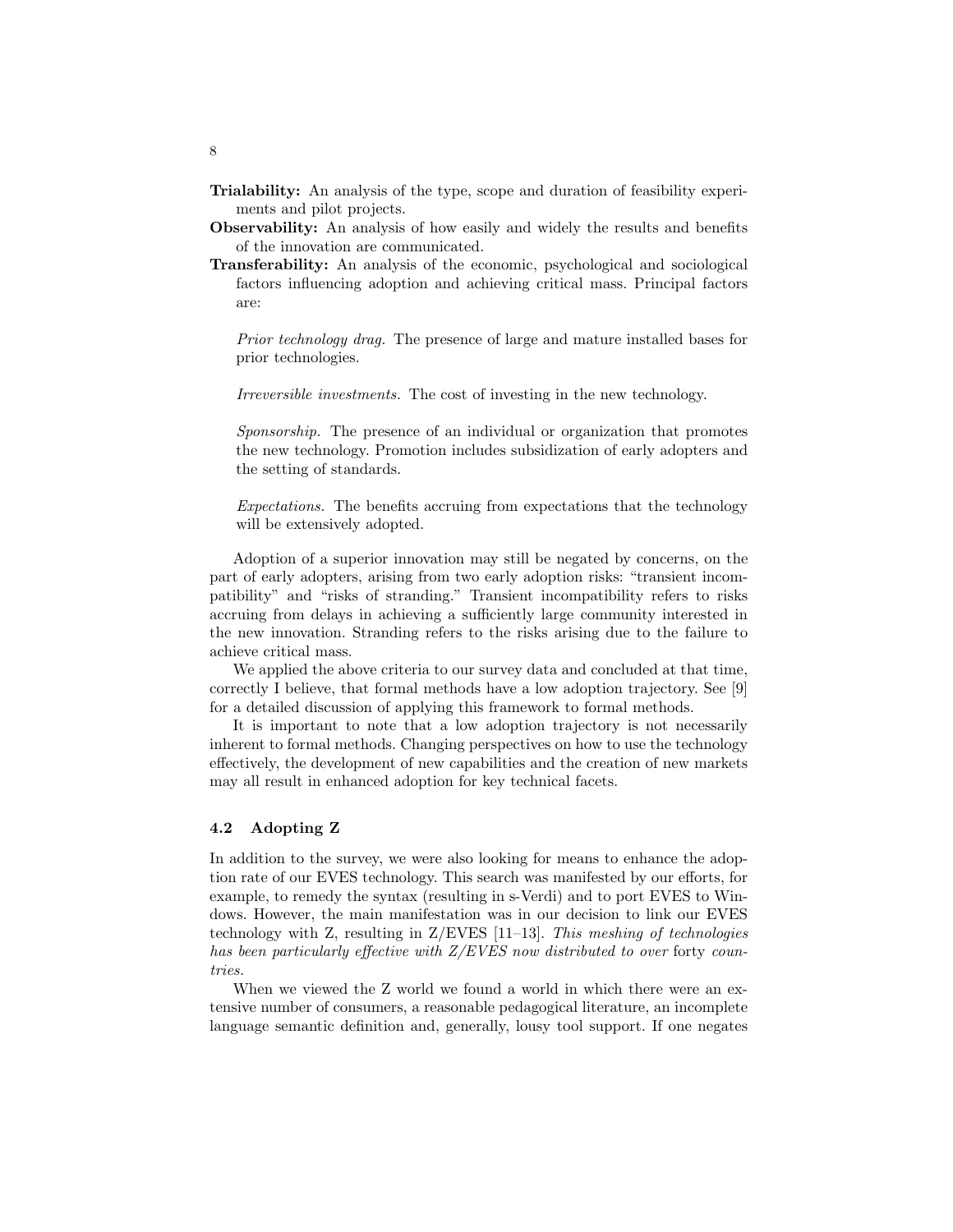the previous four conjuncts, one had a reasonable description of the EVES world. A union seemed to make sense! Furthermore, sponsorship was available to pursue the work. Though we were certain that technical difficulties would arise in linking Z with EVES, we were also certain of the benefits. We also noted that many of our North American colleagues derided Z as a language for which mechanical reasoning was impossible and showed absolutely no interest for tapping into a broader community. It is true that Z presents some challenges to mechanized proof support, but these are offset by Z's facilities for the concise and clear specifications.  $Z/EVES$  shows that powerful proof support can, indeed, be provided for Z. One does not necessarily have to design new languages that, arguably, have been designed for mechanized proof. Such efforts, while useful R&D, will not succeed in transitioning to a broad user community.

Z/EVES integrates a leading specification notation with a leading automated deduction capability. Z/EVES supports the entire Z notation. The Z/EVES prover provides powerful automated support (e.g., conditional rewriting, heuristics, decision procedures) with user commands for directing the prover  $(e.g.,)$ instantiate a specific variable, introduce a lemma, use a function definition). We have automated much of the Z Mathematical Toolkit and include this extended version with the Z/EVES release.

Z/EVES supports the analysis of Z specifications in several ways:

- **–** syntax and type checking,
- **–** schema expansion,
- **–** precondition calculation,
- **–** domain checking (i.e., Are functions applied only on their domains?),
- **–** refinement proofs, and
- **–** general theorem proving.

The range of analysis supports an incremental adoption of Z/EVES capabilities. For example, very little knowledge of the theorem prover is required for syntax and type checking, and schema expansion. Even with domain checking, many of the proof obligations are easily proven; and for those that are not, often the generation of the proof obligation is a substantial aid in determining whether a meaningful specification has been written. It has been our experience that almost all Z specifications are materially improved through syntax and type checking conjoined with domain checking (even if only performed informally). Consequently, for very little effort on the part of the Z/EVES user, material returns accrue from analyses that fall short of the full use of the analytical capabilities of Z/EVES.

 $Z/EVES$  accepts its input in the markup format used by the  $ETFX$  system and by Spivey's "fuzz" typechecker. Additionally, the Z/EVES interface is basically Emacs (or a Windows-related clone). While the use of LAT<sub>EX</sub> and Emacs are fine within the research community, both are impediments to a broader use by industry and by a next generation brought up in a PC-centric, Microsoft dominated world. John Knight's group at the University of Virginia have been working on a Framemaker-based tool for developing specifications in Z called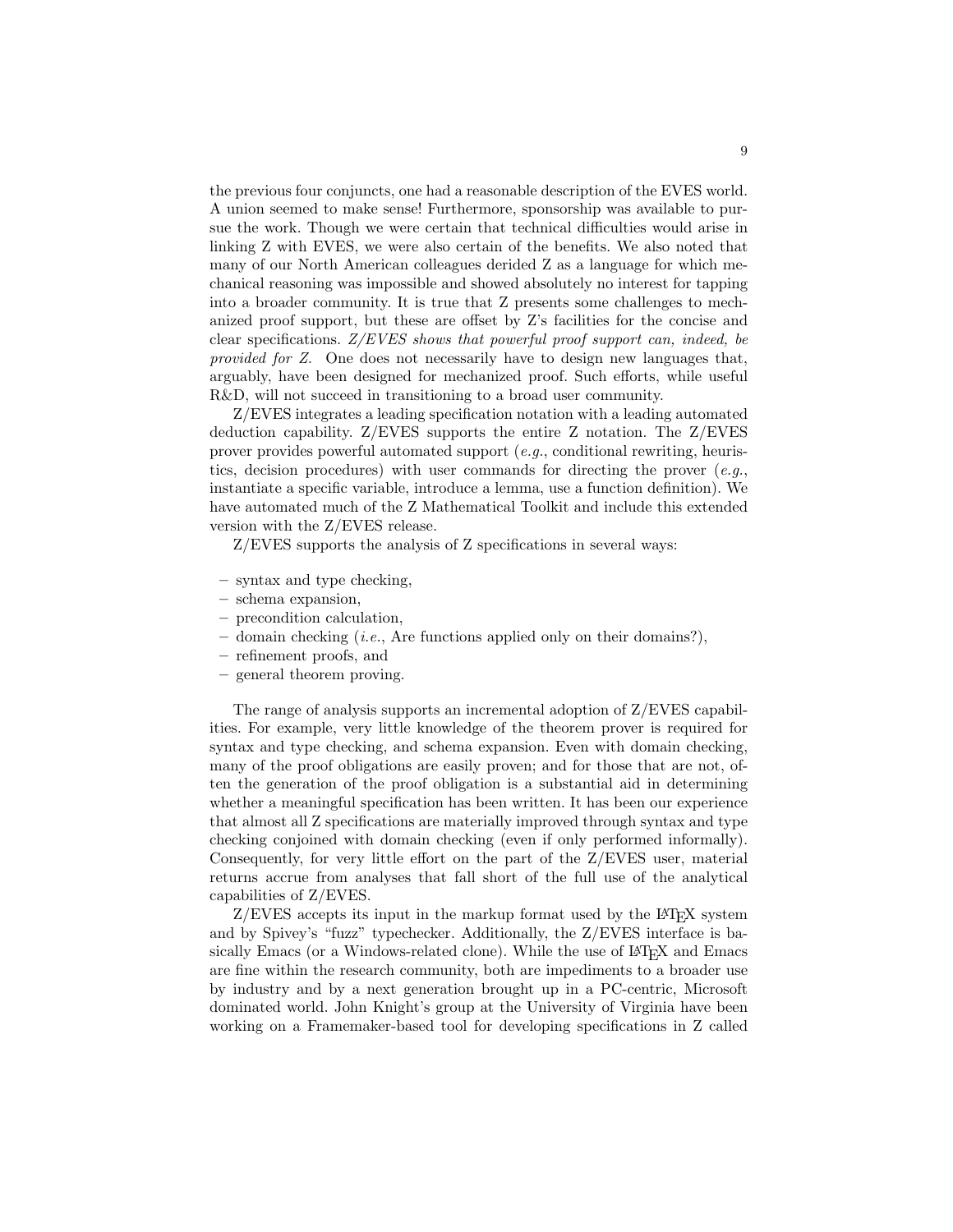Zeus [14, 15]. Z specifications are written using all the publishing facilities of Framemaker, uses the Z character set, and interacts with Z/EVES via a graphical user interface. We are also focusing on GUI and word processor integration issues [16, 17]. A portable GUI for Z/EVES is due to be completed by the Fall of 1999. As part of this work, we have chosen XML as our markup language for Z and as the main means of communication between tools. We have opened up Z/EVES by formally specifying (in Z) the Z/EVES API [16]. This will allow others to integrate with Z/EVES in a seamless manner. We are also considering further how Z/EVES can be linked with Word [17]. A necessary evil!

Both our work on a Z/EVES GUI and the University of Virginia work on Zeus were discussed at the Z/EVES session of the FM'99 Z Users' Group meeting. We expect that these evolutionary changes to  $Z/EVES$  will further enhance its adoption trajectory. A current significant use of Z/EVES is in undergraduate and graduate courses. We expect that Z/EVES will play a significant role in formal methods training.

# **5 Applications**

Over the years we have had a number of opportunities to use formal methods technology (primarily as embodied in EVES or Z/EVES). Some of these efforts have been clear technical successes. Others, a bit more marginal.

Recently, we have been analyzing authentication protocols and open source public key infrastructures (PKI). These efforts have been great learning experiences and helped to reinforce certain biases. While our work is generally hidden behind a veil of proprietary issues, some general observations can be reported.

- **Modeling and Analysis:** Mathematically modeling key attributes of complex systems and analyzing such attributes can be highly cost effective. By focusing our analysis on certain design and implementation aspects of the PKI, we found significant infelicities. It's worth noting that modeling and analysis can be used in both a forward and reverse engineering manner. Either way, significant benefits can accrue. Obviously, one would prefer to engineer formal modeling and analysis into the development of systems; however, an industrial reality is that there is a huge base of legacy software that is becoming increasing difficult to manage and predict.
- **Complexity:** The complexity of today's software and hardware artifacts is profound and, often, is a result of ill-discipline and reaction to market forces. (The mindset appears to be one along the lines of best to get a product out with capability  $X$ , even though the implementation and design of  $X$  is suspect. There's always time to fix it later!) My general view is that while formal methods has made outstanding progress over the last decade (or so), we are falling further behind industrial practice because of the rapid advances of hardware and software system requirements. At best, we must carefully slice out key aspects of such systems for modeling and analysis.
- **Open Source Software:** Arguments have been made about the potential for achieving high reliability levels with open source software. Our review of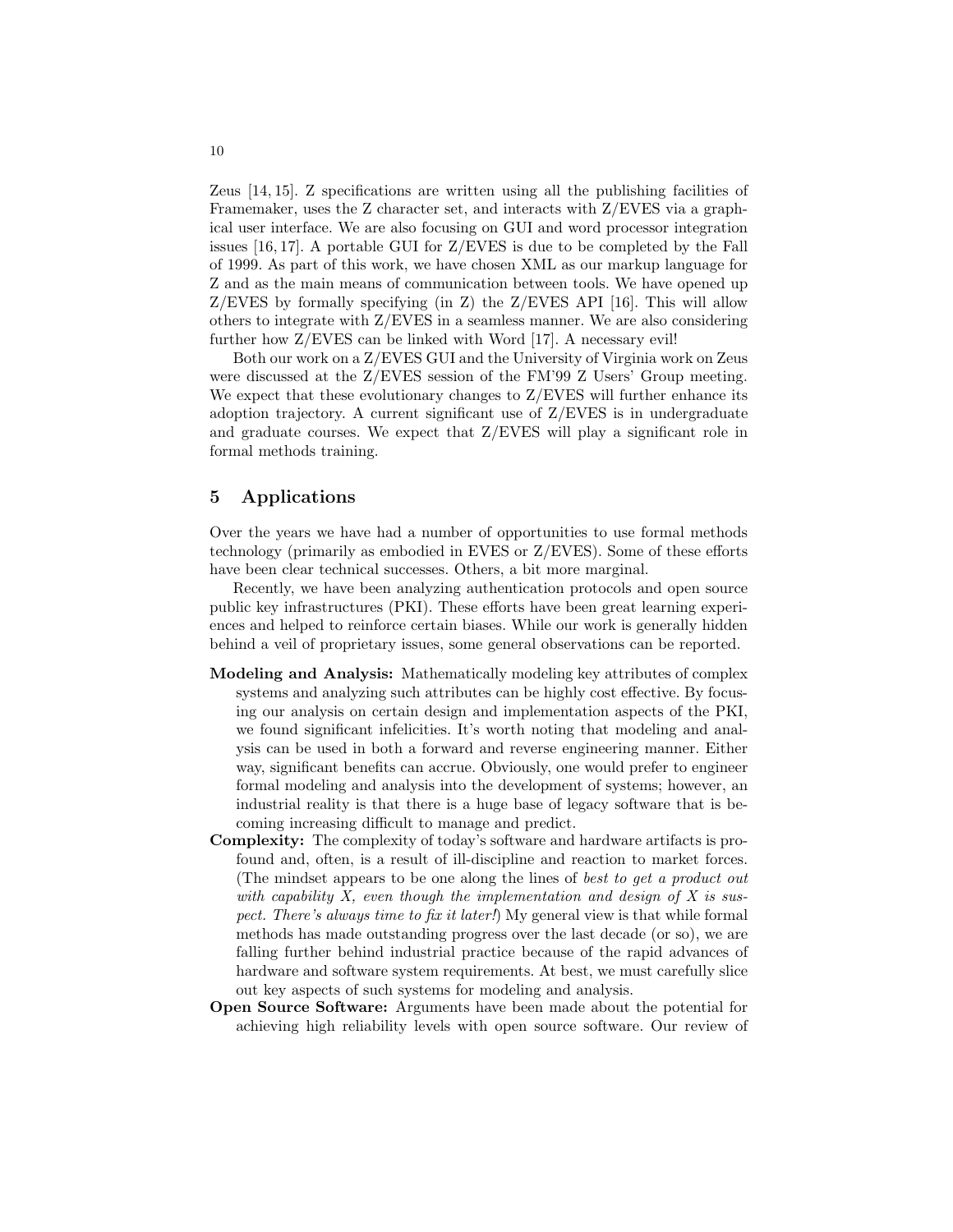important attributes of the PKI indicated important infelicities at both the conceptual and implementation levels. While there are definite benefits to the open source software movement, one must be very careful in attributing high reliability to such software. Many individuals involved with using and testing such software will have only fleeting commitments. I'm unsure that open source is a valid path to high reliability.

- **Limitations of Model Checking:** In our work with PKI and authentication protocols we have used a number of tools in addition to EVES and Z/EVES. For example, we experimented with  $\text{Mur}\phi$ , SMV, FDR2 and Dymna (a nice tool which identifies potential masquerade attacks in authentication protocols). The enhanced automation of the model checking tools certainly helped, but, in many cases, still required substantial setup. In fact, especially with Mur $\phi$  and SMV, I felt that I was in the midst of a programming exercise; in effect, writing abstract executable specifications. The latter statement is not necessarily a pejorative comment; such a view may aid adoption. But, what surprised us, in addition to the substantial setup, was that there were extreme difficulties in controlling state space explosion. In fact, we knew of one significant infelicity in the PKI that we tried to find using  $\text{Mur}\phi$ . No matter how much we progressively abstracted our specification and pointed  $\text{Mur}\phi$ to the problem area, we couldn't get the counterexample shown. There's obviously substantial R&D required in understanding how to abstract systems effectively, how to partition and/or control state space explosions, and on how to integrate (either through loose or tight coupling) the various modeling and analysis engines.
- **Benefits of Automation:** Automated analysis of models has the significant potential benefits of generating accurate proofs (or calculations), extending our capabilities to complex artifacts that otherwise would be unmanageable, and doing so rapidly. Model checking has shown great promise in these regards. Theorem provers, much less so (because of the richer properties normally tackled).
- **Legacy Code:** Formal methods can be highly effective in understanding legacy code. (I guess IBM learned this quite early with their use of Z to understand components of CICS.) One must be careful in selecting the important aspects of such systems, but there is a huge potential market here.

We are now much less puritanical in our use of formal methods; we are now making much better use of engineering judgment in choosing where and how to apply formal methods. In fact, in many respects, the perspective has changed from one in which one aims for total correctness and, instead, aims at exposing infelicities. It's almost become "design and formally debug," rather than "design and verify."

For years, our project resources were directed at evolving our technology base, not on applying the technology on artifacts of interest to the broader community within which our sponsorship resided. While such an approach has its benefits, it also has significant costs in that we were not able to demonstrate the utility of the technology to mission-oriented criteria, nor were we able to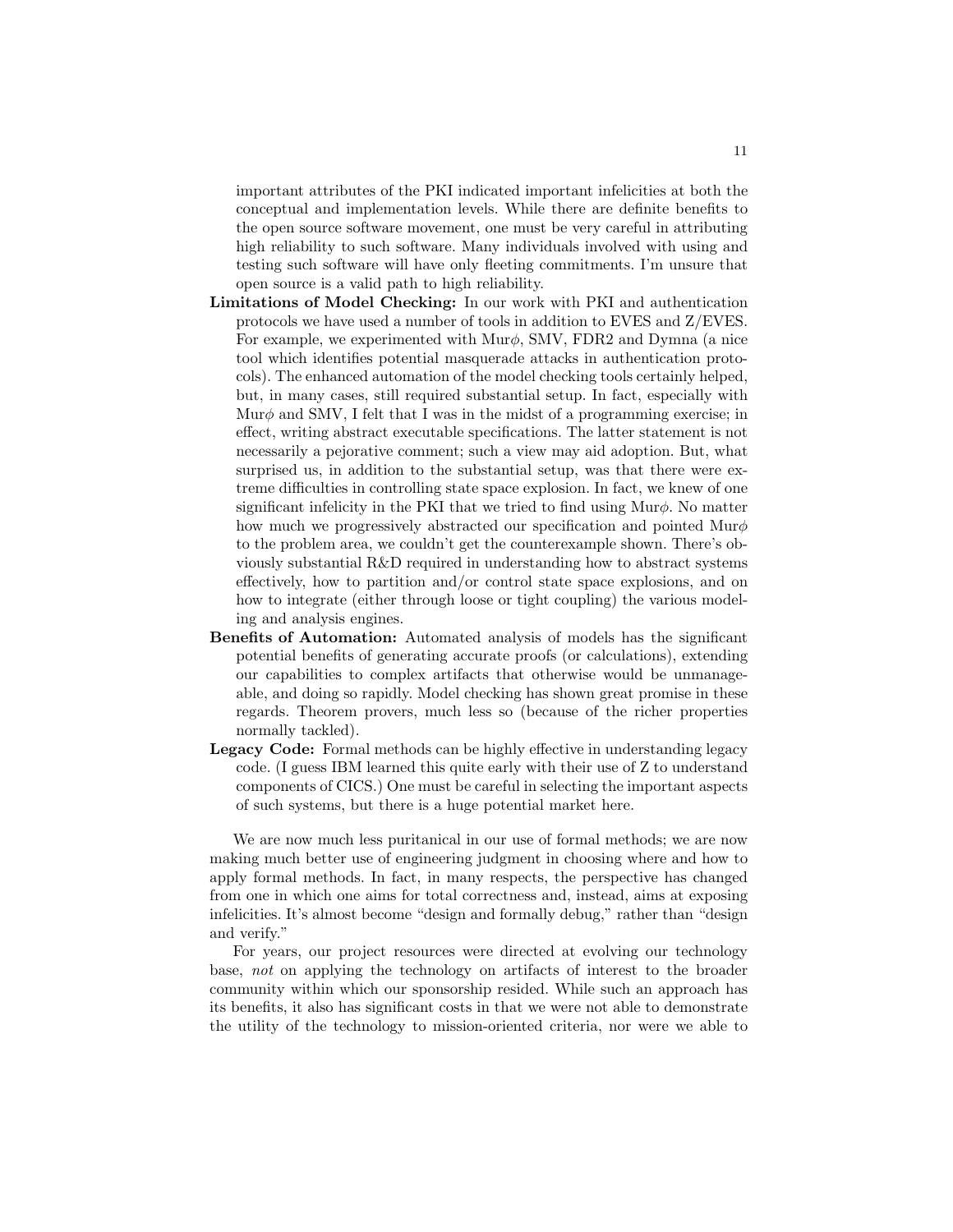validate the applicability of the technology. We did not have the opportunity to evolve our work towards the realities of the sponsor's marketplace. There are substantial benefits that accrue from applying new technology on true industrial scale problems.

#### **6 The Chasm**

Geoffrey Moore's book Crossing the Chasm [18] focuses on high technology marketing. However, much of what he has to say relates to technology transfer and sets a useful model for formal methods adoption. While I cannot do full justice to his treatise, I feel it is worthwhile noting a few points, for they provide some indications on how formal methods must adapt to become truly successful.

Moore's view of the Technology Adoption Life Cycle is primarily based on the identification of five groups of potential adopters: Innovators, Early Adopters, Early Majority, Late Majority and Laggards. Understanding the differences and mindsets of these adopters is crucial for successful technology transfer.

- **Innovators:** These folks pursue new technology products aggressively. Technology is the central purpose of their lives. One must win this group over as their endorsement of a new technology reassures other potential adopters.
- **Early Adopters:** These folks are not techies, but individuals who find it easy to appreciate the benefits of a new technology and to relate the benefits to their concerns. They do not rely on well-established references in making buying decisions, preferring their intuition and vision. Early adopters are key to opening any high-tech market segment.
- **Early Majority:** The early majority share the early adopter's ability to relate to technology, but are driven by a strong sense of practicality. They want to see well-established references before investing substantially. It is with the early majority the the opportunities for significant profits start to appear!
- **Late Majority:** The late majority has the same concerns as the early majority plus one major additional fact: they are uncomfortable with technology products. They want a well-established standard, lots of support, and buy from large and well-established companies. If one succeeds in winning this group, profits can be substantial as most R&D costs have been amortized.
- **Laggards:** Laggards don't want anything to do with new technology. It has to be buried deep inside another product.

Moore goes on to claim that the groups of adopters form a bell curve for technology adoption, except that there are gaps: between innovators and early adopters; between the early majority and the late majority; and, most significantly, between the early adopters and the early majority. In Moore's view, the last gap is, in fact, a chasm and therein lies the most significant danger for technology adoption. Early adopters are looking for a change agent. The early majority wants a productivity improvement for existing operations.

To cross the chasm, one must target a market segment defined around a must-have value proposition. There are three sources of a must-have condition: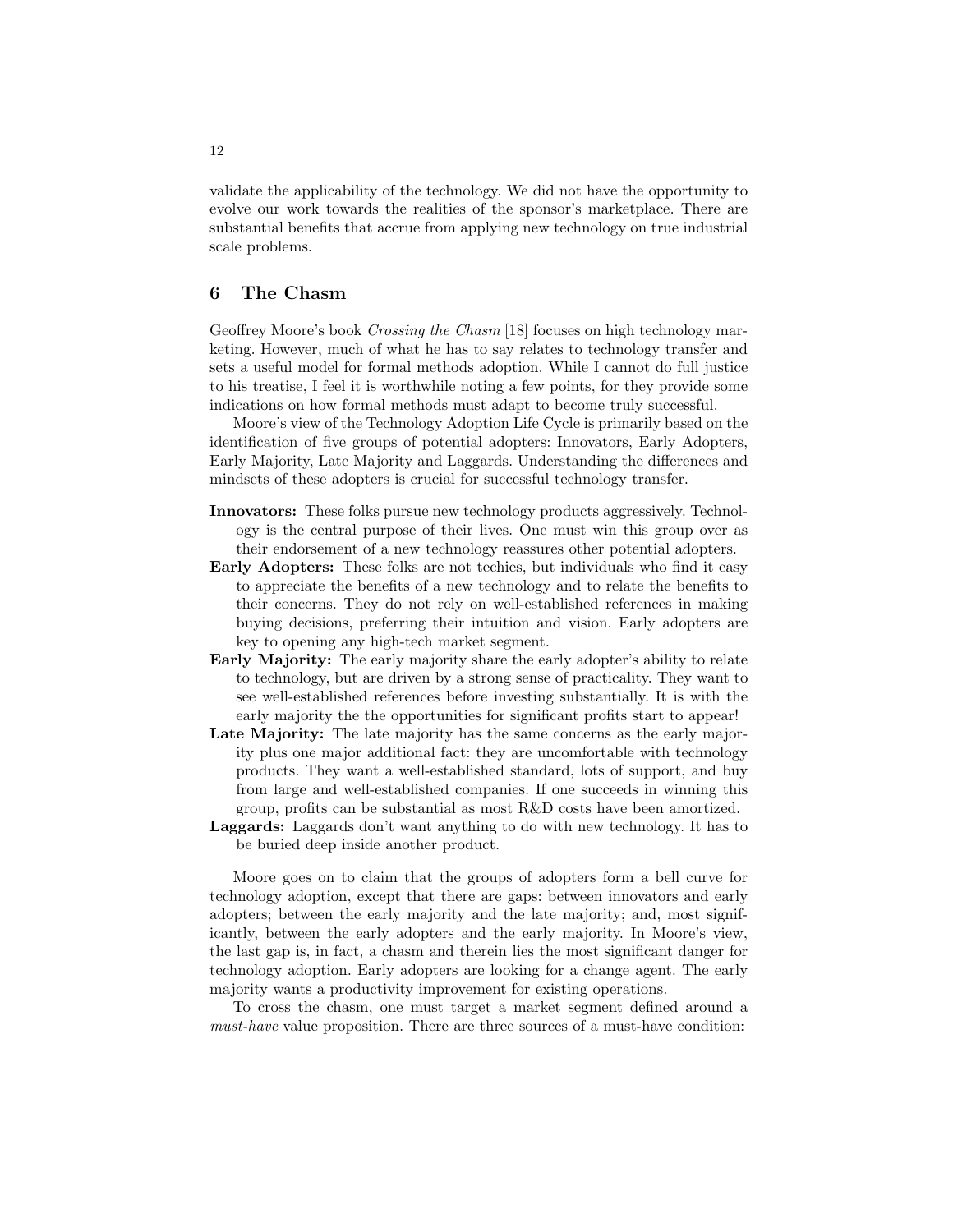- **–** It enables a previously unavailable strategic capability that provides a dramatic competitive advantage in an area of prime operational focus.
- **–** It radically improves productivity on an already well-understood critical success factor.
- **–** It visibly, verifiably, and significantly reduces current total overall operating costs.

Basically, one must be able to argue that the new technology will radically improve productivity on an already well-understood critical success factor specific to the organization being targeted. Furthermore, there is no existing means by which comparable results can be achieved. Exercise for the reader: How does your technology meet these criteria?

From this perspective, one concludes that we chose some rather unfortunate value propositions for EVES. Perhaps the most unfortunate value proposition was that of mathematical soundness. Soundness (to a certain extent) is not a marketable proposition. Our efforts on code verification were also likely misplaced.

#### **7 Discussion**

Though our experiences and those of the general formal methods community has been mixed, I continue to believe that the technology will play a crucial role in the future.

One reason for my optimism is that we are increasing understanding key technology transfer issues. Models such as those of Rogers and Moore provide important insights. Moore's model seems to suggest that, on the most part, formal methods is still at the innovator or early adopter stage. Though, one can point to apparent successes at, for example, Siemens and Intel, suggesting incremental movement towards the early majority. $8 \text{ In both cases, it appears that the}$ limitations of traditional validation processes (mainly simulation) were not up to the task for achieving the requisite reliability requirements. Reducing Q&A effort, wherein lies much of the development time, is the critical business requirement. Model checking and equivalence checking appear to have suitable business cases. Theorem proving does not (at least according to one senior Siemens individual)!

There have been failures at the innovator and early adopter stage as well, especially in the security-critical area. These failures are due to complex reasons, but amongst the reasons are (i) the lack of clear mission-oriented goals (rather than technical driven projects), (ii) intransigence and inflexibility on the part of formal methods researchers who refused to react positively to the real needs of their sponsors, (iii) the lack of research focus and clear evaluation criteria, and

<sup>8</sup> The perspective taken here is that the market for adoption is within Siemens, Intel or the like; not broad industrial acceptance. At Siemens and Intel, it appears that general development groups are using formal methods (as embodied in model checking).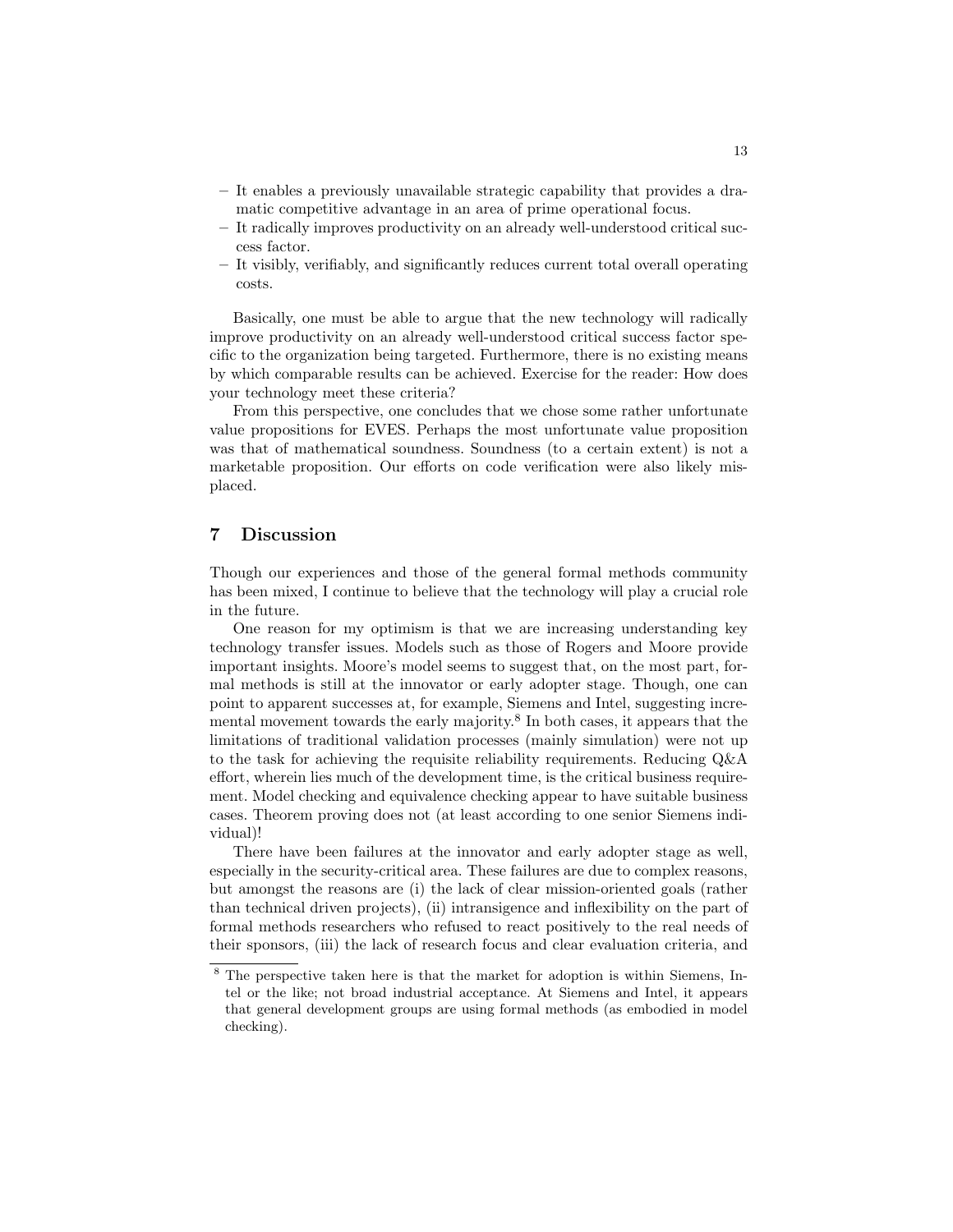(iv) the lack of a clear winning observable "product." In some organizations, a harsh "formal methods winter" has set in as current management view the lack of return on significant investments.

Positive results can come from surprising corners. One of the main achievements of NQTHM is the use of executable specifications to model hardware chips, sometimes at a speed that is faster than traditional hardware simulation tools.

We are also learning how to integrate our technology in a manner that potentially enhances existing engineering practices. For example, Prover Technology's integration of NP-Tools with STERNOL allowed for the automatic verification of safety properties of computerized railway interlocking systems. The actual analysis engine was completely hidden from the engineers, they had only to continue to use their own language and push the analysis buttons at the right time. According to Prover Technology, system verification was reduced by 90%. Numerous other current and planned efforts are looking at this type of integration (say, with more widely disseminated languages such as VHDL and UML).

The prime formal methods business case, at this point in time, is to enhance  $Q\&A$ ; to complement current testing resources. For those areas in which mechanized formal analysis can be effectively used, much of the limited testing resources can be reallocated to other parts of the assurance process. Formal modeling has obvious benefits, especially with regards to requirements elicitation and clarification. But, we are up against major challenges with the increasing complexity of systems and the changes of paradigm. Java is quite different from Algol 60. Heterogeneous distributed systems quite different from single processor systems. Out-of-order and speculative execution. Dynamic compilers. And so on.

#### **8 Acknowledgements**

My thanks to Mark Saaltink for his review of an earlier draft of this paper.

# **References**

- 1. Dan Craigen, Sentot Kromodimoeljo, Irwin Meisels, Andy Nielson, Bill Pase and Mark Saaltink. m-EVES: A Tool for Verifying Software. In Proceedings of the 11th International Conference on Software Engineering (ICSE'11), Singapore, April 1988.
- 2. Dan Craigen. An Application of the m-EVES Verification System. In Proceedings of the 2nd Workshop on Software Testing, Verification and Analysis, Banff, Alberta, July 1988.
- 3. Richard Kemmerer. Verification Assessment Study: Final Report. Volumes I-V, National Computer Security Center, 1986.
- 4. Proceedings of VERkshop III: A Formal Verification Workshop, Pajaro Dunes Conference Center, Watsonville, California, February 1985. Software Engineering Notes, Volume 10, Number 4, August 1985.
- 5. Dan Craigen, Sentot Kromodimoeljo, Irwin Meisels, Bill Pase and Mark Saaltink. EVES: An Overview. In Proceedings of VDM'91: Formal Software Development Methods. Volume 551, Lecture Notes in Computer Science, Springer-Verlag 1991.